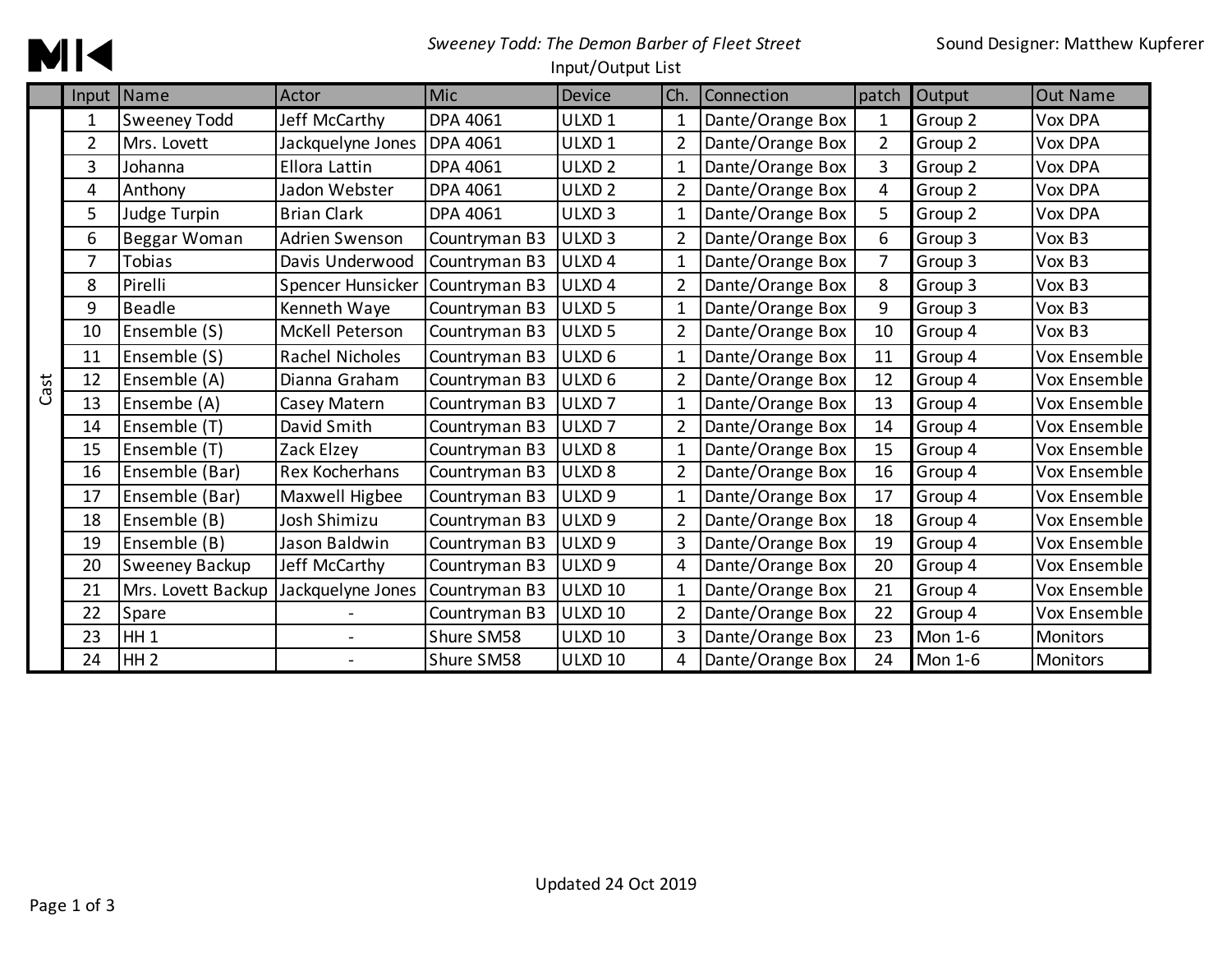

### *Sweeney Todd: The Demon Barber of Fleet Street*

#### Input/Output List

|                |        | Input Name            | Actor                    | Mic                      | Device              | Ch.            | Connection | patch          | <b>Output</b> | <b>Out Name</b> |
|----------------|--------|-----------------------|--------------------------|--------------------------|---------------------|----------------|------------|----------------|---------------|-----------------|
|                | 25     | Violin                |                          | <b>DPA 4099</b>          | Nanorack 1          | 1              | Optocore   |                | Group 5       | Orchestra       |
|                | 26     | Cello                 |                          | <b>DPA 4099</b>          | Nanorack 1          | $\overline{2}$ | Optocore   | $\blacksquare$ | Group 5       | Orchestra       |
|                | 27     | <b>Bass</b>           |                          | <b>DPA 4099</b>          | Nanorack 1          | 3              | Optocore   | $\blacksquare$ | Group 5       | Orchestra       |
|                | 28     | Clarinet              |                          | AT4041                   | Nanorack 1          | 4              | Optocore   | $\blacksquare$ | Group 5       | Orchestra       |
|                | 29     | Bassoon               |                          | AT4041                   | Nanorack 1          | 5              | Optocore   | $\blacksquare$ | Group 5       | Orchestra       |
|                | 30     | Trumpet               |                          | <b>DPA 4099</b>          | Nanorack 1          | 6              | Optocore   | $\overline{a}$ | Group 5       | Orchestra       |
|                | 31     | F Horn                | $\overline{a}$           | <b>SM57</b>              | Nanorack 1          | $\overline{7}$ | Optocore   | $\blacksquare$ | Group 5       | Orchestra       |
| <b>Band</b>    | 32(S)  | Keyboard L/R          | $\overline{a}$           | Radial Pro D2            | Nanorack 1          | 8/9            | Optocore   | $\blacksquare$ | Group 5       | Orchestra       |
|                | 33     | Timpani               | $\overline{a}$           | Roland TD20              | Nanorack 1          | 10             | Optocore   | $\blacksquare$ | Group 5       | Orchestra       |
|                | 34     | Mallets               |                          | Roland TD20              | Nanorack 1          | 11             | Optocore   | $\blacksquare$ | Group 5       | Orchestra       |
|                | 35     | Kick                  |                          | Roland TD20              | Nanorack 1          | 12             | Optocore   | $\blacksquare$ | Group 5       | Orchestra       |
|                | 36     | Snare                 |                          | Roland TD20              | Nanorack 1          | 13             | Optocore   | $\sim$         | Group 5       | Orchestra       |
|                | 37     | Aux Perc              |                          | Roland TD20              | Nanorack 1          | 14             | Optocore   | $\blacksquare$ | Group 5       | Orchestra       |
|                | 38     | Cymbal 1              | $\overline{a}$           | Roland TD20              | Nanorack 1          | 15             | Optocore   | $\sim$         | Group 5       | Orchestra       |
|                | 39     | Cymbal 2              | $\blacksquare$           | Roland TD20              | Nanorack 1          | 16             | Optocore   | $\sim$         | Group 5       | Orchestra       |
|                | 40     | Cymbal 3              | $\blacksquare$           | Roland TD20              | Nanorack 2          | 1              | Optocore   | $\blacksquare$ | Group 5       | Orchestra       |
|                | 41     | QLab L                | $\overline{a}$           |                          | Local               | 7              | Internal   | $\sim$         | Group 1       | Master          |
| Misc           | 42     | QLab R                | $\overline{a}$           |                          | Local               | 8              | Internal   | $\blacksquare$ | Group 1       | Master          |
|                | 43     | FOH TB                | $\overline{\phantom{a}}$ | SM58 Switch              | Local               | 1              | Internal   | $\sim$         | Aux 1-6       | <b>Monitors</b> |
|                | 44     | <b>SM Page</b>        | $\overline{\phantom{a}}$ | SM58 Switch              | <b>SD Rack</b>      | $\mathbf{1}$   | Optocore   | $\blacksquare$ | Aux 1-6       | Monitors        |
| <b>Effects</b> | 45 (S) | Hall 1 Return         | $\overline{a}$           |                          | <b>Effects Rack</b> |                | Internal   | 1 L/R          | Group 1       | Master          |
|                | 46 (S) | Hall 2 Return         | $\overline{a}$           | $\overline{\phantom{0}}$ | <b>Effects Rack</b> |                | Internal   | 2 L/R          | Group 1       | Master          |
|                | 47 (S) | Hall 3 Return         | $\overline{a}$           | $\blacksquare$           | <b>Effects Rack</b> |                | Internal   | 3 L/R          | Group 1       | Master          |
|                |        | 48 (S) Plate 1 Return | $\overline{\phantom{a}}$ |                          | <b>Effects Rack</b> |                | Internal   |                | 4 L/R Group 1 | Master          |